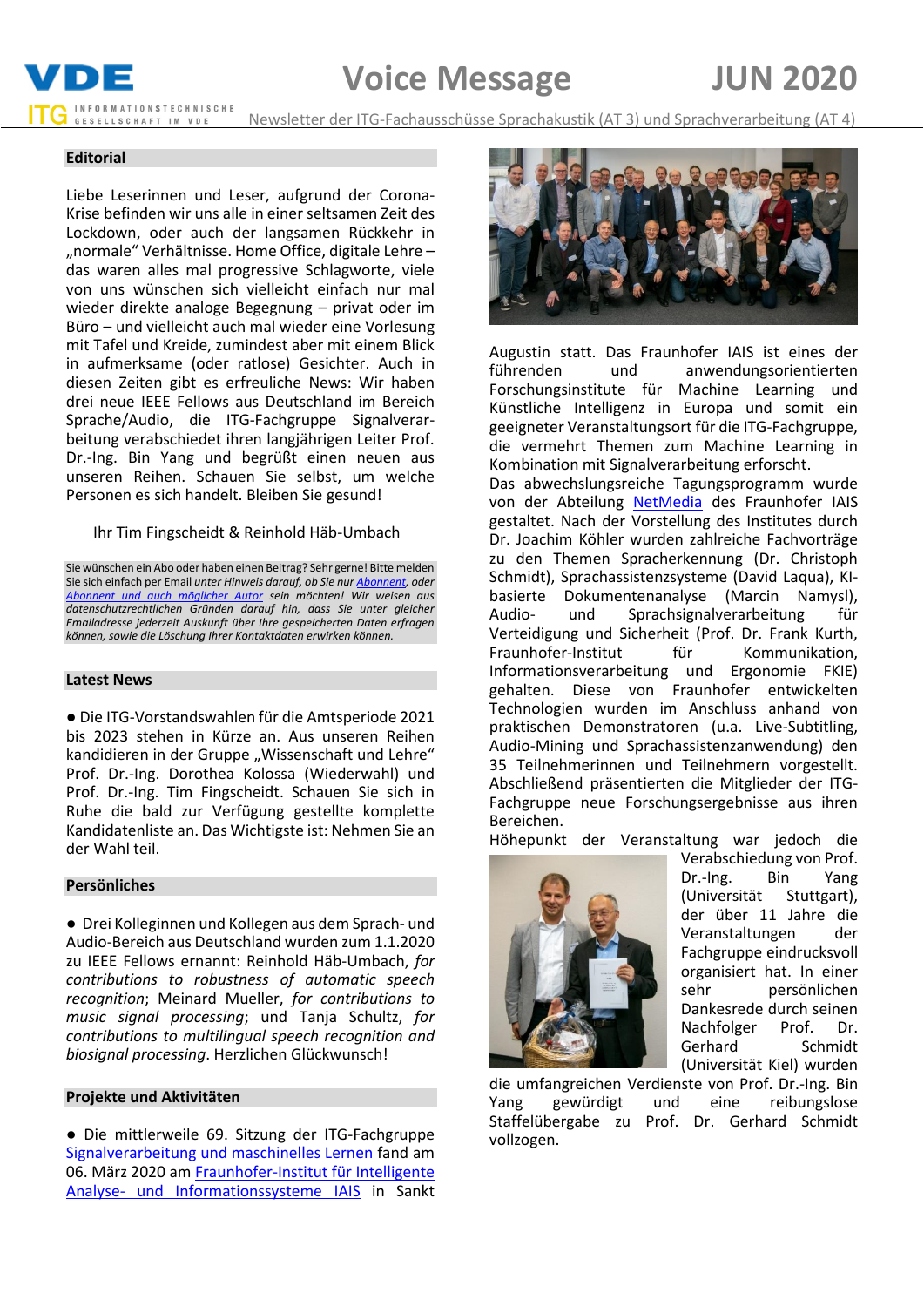● Im Fachgebiet Quality & Usability der TU Berlin ist das DFG-Projekt [Simulation von Konversations](https://www.qu.tu-berlin.de/index.php?id=184786)[verhalten bei gestörter Telefonübertragung](https://www.qu.tu-berlin.de/index.php?id=184786) erfolgreich beendet worden. In diesem Projekt wurden<br>Konversationen und insbesondere der Konversationen und insbesondere der<br>Sprecherwechsel bei durch Übertragungsver-Sprecherwechsel zögerungen und Paketverluste gestörten Telefonübertragungen simuliert. Die so simulierten Konversationen können dazu verwendet werden, die Konversationsqualität zu schätzen.

# **Bücher, Dissertationen**

● Andreas Schwarz: "[Dereverberation and Robust](https://opus4.kobv.de/opus4-fau/frontdoor/index/index/docId/12553)  [Speech Recognition Using Spatial Coherence Models](https://opus4.kobv.de/opus4-fau/frontdoor/index/index/docId/12553)" (Betreuer: W. Kellermann, FAU Erlangen-Nürnberg) Spatial coherence models allow a simple and robust modeling of noisy and reverberant speech signals. In this thesis, the application of such models for dereverberation and noise suppression is investigated, and a real-time, low-complexity and direction-of-arrival-independent enhancement system is proposed. For the application to automatic speech recognition, spatial features which capture the short-time diffuseness of the sound field are proposed.

#### **Journalartikel**

### ● A. Brendel and W. Kellermann

[Distributed Source Localization in Acoustic Sensor](https://ieeexplore.ieee.org/document/8649567/)  [Networks Using the Coherent-to-Diffuse Power Ratio](https://ieeexplore.ieee.org/document/8649567/) Acoustic source localization in an acoustic sensor network (ASN) based on estimates of the coherentto-diffuse power ratio (CDR) is investigated. It is shown that the CDR reflects the distance between an acoustic source and an observing microphone pair in real-world acoustic enclosures. As this relation is dependent on various physical parameters of the given acoustic environment, which are unknown in practice, we estimate it by Gaussian process regression. Subsequently, the obtained distance estimates are used by an ASN with known relative node positions for estimating the position of the acoustic source. The algorithm is designed in a completely distributed fashion, i.e., no fusion center is needed.

## ● A. Schmidt, H. W. Löllmann, and W. Kellermann [Acoustic Self-Awareness of Autonomous Systems in a](https://ieeexplore.ieee.org/document/9040915)  [World of Sounds](https://ieeexplore.ieee.org/document/9040915)

Autonomous systems (ASs), such as self-driving cars, robots and drones, operating in real-world environments, are exposed to a plurality and diversity of airborne sounds that carry a wealth of information for perception in cognitive dynamic systems. It is investigated in this overview article to what extent

current technical ASs exploit the acoustic modality to support self-awareness. First, relevant generic techniques and methods for acoustic scene analysis are reviewed. This is followed by an overview of current techniques for ego-noise suppression, as a specific additional challenge for ASs. Finally, active sensing is considered with its unique potential for acoustic scene analysis and, thus, for supporting selfawareness of ASs. Underlining the multimodal nature of self-awareness, links to other modalities and nonacoustic reference information are pointed out, where appropriate.

● C. Evers, H. W. Löllmann, H. Mellmann, A. Schmidt, H. Barfuss, P. A. Naylor, and W. Kellermann

[The LOCATA Challenge: Acoustic Source Localization](https://ieeexplore.ieee.org/document/9079214)  [and Tracking](https://ieeexplore.ieee.org/document/9079214)

Algorithms for acoustic source localization and tracking are essential for a wide range of applications such as smart homes, tele-conferencing systems, hearing aids, or autonomous systems. Numerous algorithms have been proposed for this purpose which, however, are not evaluated and compared against each other by a common database so far. The aim of the IEEE-AASP challenge on acoustic source LOCAlization and TrAcking (LOCATA) is to provide an open-access framework for the objective evaluation and benchmarking of broad classes of algorithms for sound source localization and tracking. This paper provides a review of relevant localization and tracking algorithms and, within the context of the existing literature, a detailed evaluation and dissemination of the LOCATA challenge submissions. The presented evaluation highlights achievements in the field, open challenges, and identifies potential future directions.

#### ● A. Aroudi, S. Doclo:

# *[Cognitive-Driven Binaural Beamforming Using EEG-](https://ieeexplore.ieee.org/document/8970495)[Based Auditory Attention Decoding](https://ieeexplore.ieee.org/document/8970495)*

Although several speech enhancement algorithms are available to reduce background noise or to perform source separation in multi-talker scenarios, their performance strongly depends on correctly identifying the target speaker to be enhanced. In this paper we propose a cognitive-driven binaural beamforming system, consisting of an MVDR or an LCMV beamformer, which is steered based on EEGbased auditory attention decoding. The performance of the proposed system is evaluated both in anechoic as well as reverberant noisy conditions.

● H. Schepker, S. Nordholm, S. Doclo:

# *[Acoustic Feedback Suppression for Multi-Microphone](https://ieeexplore.ieee.org/document/9007340)  [Hearing Devices Using a Soft-Constrained Null-](https://ieeexplore.ieee.org/document/9007340)[Steering Beamformer](https://ieeexplore.ieee.org/document/9007340)*

For an earpiece with multiple microphones, in this paper we propose an algorithm for acoustic feedback suppression, where the usage of a soft constraint allows to trade off between feedback suppression